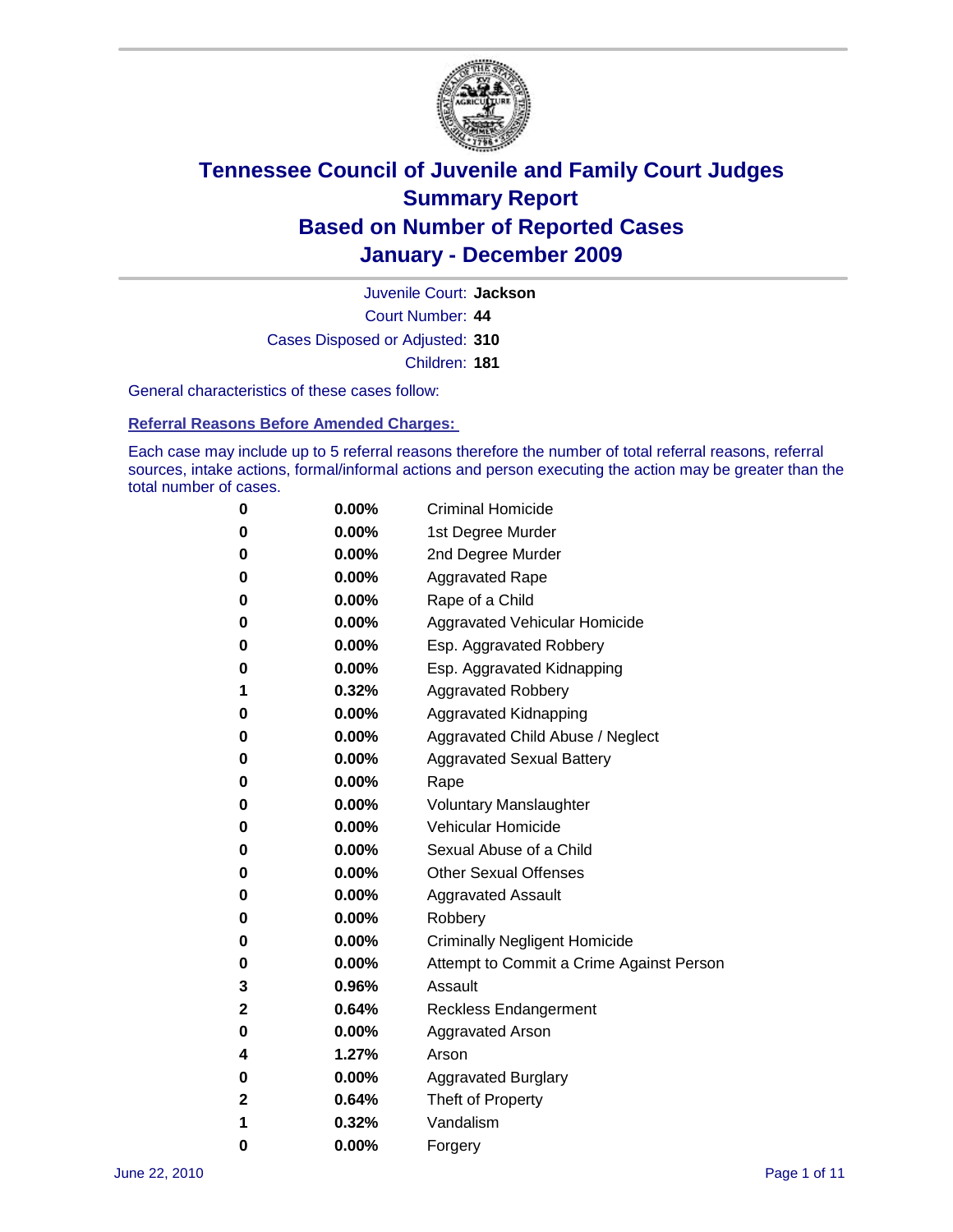

Juvenile Court: **Jackson**

Court Number: **44**

Cases Disposed or Adjusted: **310**

Children: **181**

#### **Referral Reasons Before Amended Charges:**

Each case may include up to 5 referral reasons therefore the number of total referral reasons, referral sources, intake actions, formal/informal actions and person executing the action may be greater than the total number of cases.

| 0  | 0.00%  | <b>Worthless Checks</b>                                     |
|----|--------|-------------------------------------------------------------|
| 0  | 0.00%  | Illegal Possession / Fraudulent Use of Credit / Debit Cards |
| 0  | 0.00%  | <b>Burglary</b>                                             |
| 0  | 0.00%  | Unauthorized Use of a Vehicle                               |
| 0  | 0.00%  | <b>Cruelty to Animals</b>                                   |
| 0  | 0.00%  | Sale of Controlled Substances                               |
| 1  | 0.32%  | <b>Other Drug Offenses</b>                                  |
| 4  | 1.27%  | Possession of Controlled Substances                         |
| 2  | 0.64%  | <b>Criminal Attempt</b>                                     |
| 1  | 0.32%  | Carrying Weapons on School Property                         |
| 1  | 0.32%  | Unlawful Carrying / Possession of a Weapon                  |
| 3  | 0.96%  | <b>Evading Arrest</b>                                       |
| 2  | 0.64%  | Escape                                                      |
| 1  | 0.32%  | Driving Under Influence (DUI)                               |
| 0  | 0.00%  | Possession / Consumption of Alcohol                         |
| 0  | 0.00%  | Resisting Stop, Frisk, Halt, Arrest or Search               |
| 1  | 0.32%  | <b>Aggravated Criminal Trespass</b>                         |
| 0  | 0.00%  | Harassment                                                  |
| 0  | 0.00%  | Failure to Appear                                           |
| 1  | 0.32%  | Filing a False Police Report                                |
| 0  | 0.00%  | Criminal Impersonation                                      |
| 2  | 0.64%  | <b>Disorderly Conduct</b>                                   |
| 0  | 0.00%  | <b>Criminal Trespass</b>                                    |
| 0  | 0.00%  | <b>Public Intoxication</b>                                  |
| 0  | 0.00%  | Gambling                                                    |
| 62 | 19.75% | <b>Traffic</b>                                              |
| 0  | 0.00%  | <b>Local Ordinances</b>                                     |
| 3  | 0.96%  | Violation of Wildlife Regulations                           |
| 0  | 0.00%  | Contempt of Court                                           |
| 0  | 0.00%  | Violation of Probation                                      |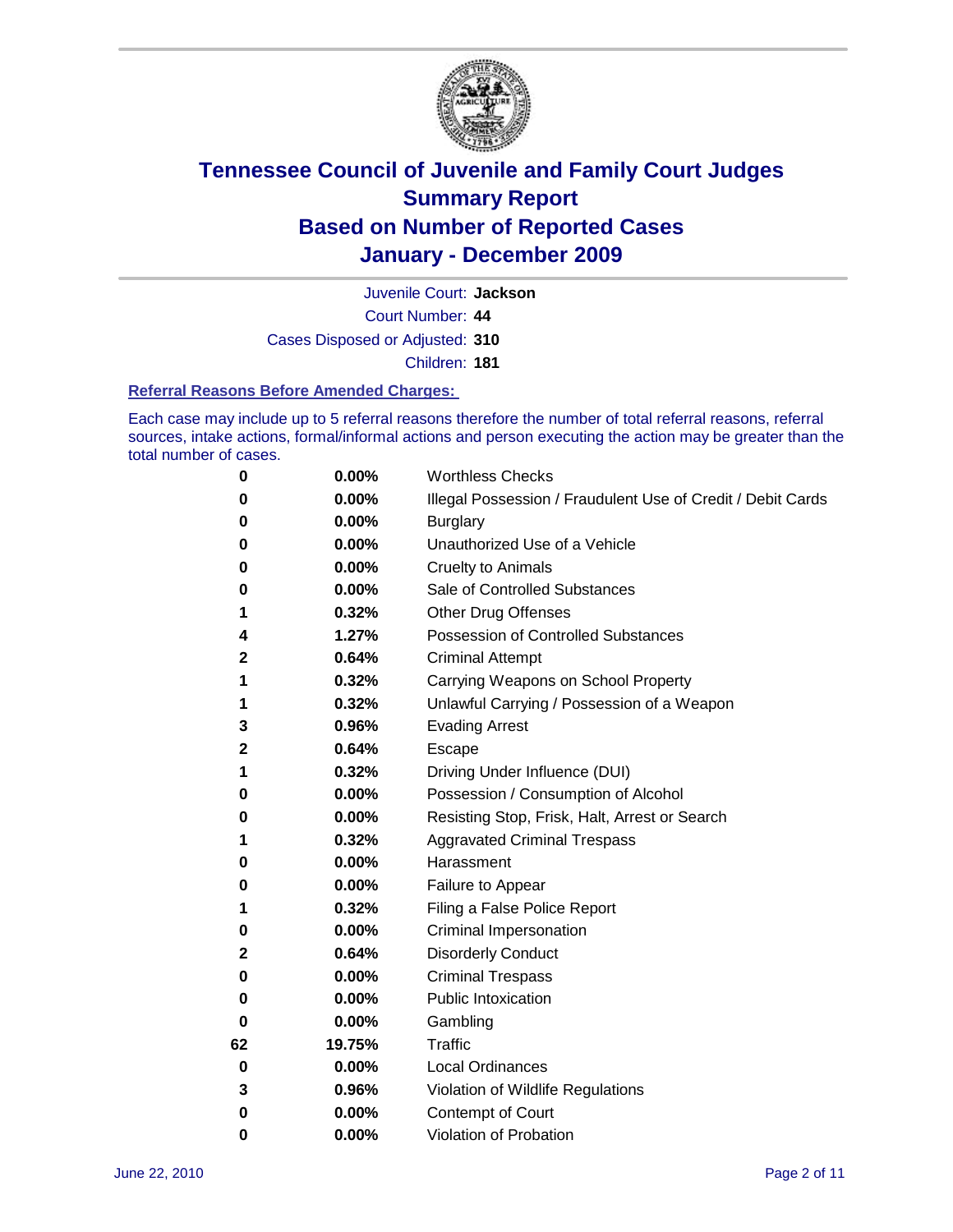

Court Number: **44** Juvenile Court: **Jackson** Cases Disposed or Adjusted: **310** Children: **181**

#### **Referral Reasons Before Amended Charges:**

Each case may include up to 5 referral reasons therefore the number of total referral reasons, referral sources, intake actions, formal/informal actions and person executing the action may be greater than the total number of cases.

| 0        | 0.00%   | Violation of Aftercare                 |
|----------|---------|----------------------------------------|
| 2        | 0.64%   | <b>Unruly Behavior</b>                 |
| 7        | 2.23%   | Truancy                                |
| $\bf{0}$ | 0.00%   | In-State Runaway                       |
| $\bf{0}$ | 0.00%   | Out-of-State Runaway                   |
| 12       | 3.82%   | Possession of Tobacco Products         |
| 0        | 0.00%   | Violation of a Valid Court Order       |
| $\bf{0}$ | 0.00%   | Violation of Curfew                    |
| 2        | 0.64%   | Sexually Abused Child                  |
|          | 0.32%   | <b>Physically Abused Child</b>         |
| 25       | 7.96%   | Dependency / Neglect                   |
| 9        | 2.87%   | <b>Termination of Parental Rights</b>  |
| $\bf{0}$ | 0.00%   | <b>Violation of Pretrial Diversion</b> |
| $\bf{0}$ | 0.00%   | Violation of Informal Adjustment       |
| 145      | 46.18%  | <b>Judicial Review</b>                 |
| 11       | 3.50%   | <b>Administrative Review</b>           |
| 0        | 0.00%   | <b>Foster Care Review</b>              |
| 0        | 0.00%   | Custody                                |
| 3        | 0.96%   | Visitation                             |
| 0        | 0.00%   | Paternity / Legitimation               |
| 0        | 0.00%   | <b>Child Support</b>                   |
| $\bf{0}$ | 0.00%   | <b>Request for Medical Treatment</b>   |
| 0        | 0.00%   | <b>Consent to Marry</b>                |
| $\bf{0}$ | 0.00%   | Other                                  |
| 314      | 100.00% | <b>Total Referrals</b>                 |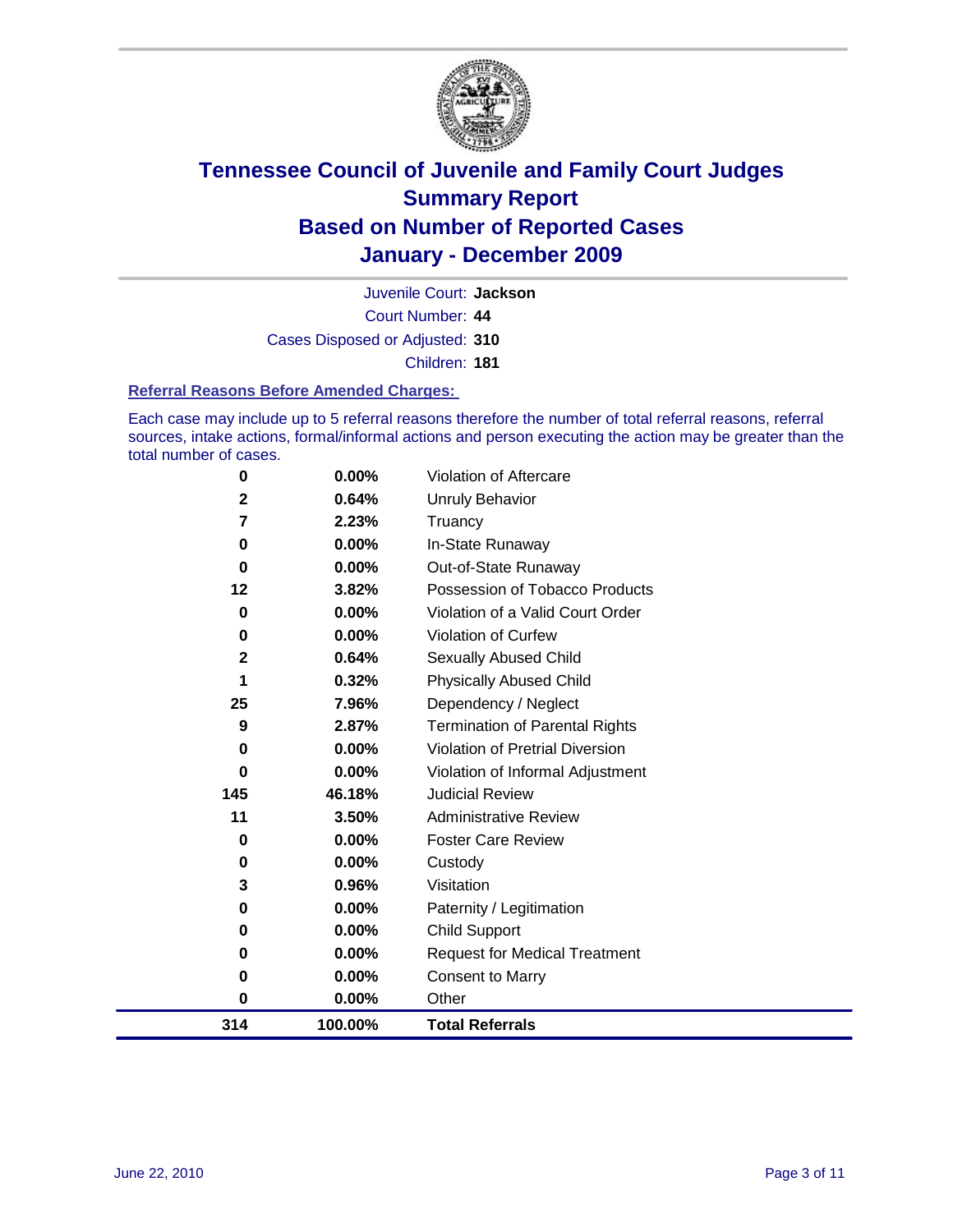

| Juvenile Court: Jackson         |                  |                                   |  |  |  |
|---------------------------------|------------------|-----------------------------------|--|--|--|
|                                 | Court Number: 44 |                                   |  |  |  |
| Cases Disposed or Adjusted: 310 |                  |                                   |  |  |  |
|                                 |                  | Children: 181                     |  |  |  |
| <b>Referral Sources: 1</b>      |                  |                                   |  |  |  |
| 92                              | 29.30%           | Law Enforcement                   |  |  |  |
| $\overline{\mathbf{2}}$         | 0.64%            | Parents                           |  |  |  |
| $\mathbf 0$                     | 0.00%            | <b>Relatives</b>                  |  |  |  |
| 0                               | 0.00%            | Self                              |  |  |  |
| 21                              | 6.69%            | School                            |  |  |  |
| $\bf{0}$                        | 0.00%            | <b>CSA</b>                        |  |  |  |
| 136                             | 43.31%           | <b>DCS</b>                        |  |  |  |
| 0                               | 0.00%            | Other State Department            |  |  |  |
| $\bf{0}$                        | 0.00%            | <b>District Attorney's Office</b> |  |  |  |
| 60                              | 19.11%           | <b>Court Staff</b>                |  |  |  |
| 1                               | 0.32%            | Social Agency                     |  |  |  |
| $\mathbf{2}$                    | 0.64%            | <b>Other Court</b>                |  |  |  |
| 0                               | 0.00%            | Victim                            |  |  |  |
| 0                               | 0.00%            | Child & Parent                    |  |  |  |
| 0                               | 0.00%            | Hospital                          |  |  |  |
| $\bf{0}$                        | 0.00%            | Unknown                           |  |  |  |
| $\bf{0}$                        | 0.00%            | Other                             |  |  |  |
| 314                             | 100.00%          | <b>Total Referral Sources</b>     |  |  |  |
|                                 |                  |                                   |  |  |  |

### **Age of Child at Referral: 2**

| 181 | 100.00%  | <b>Total Child Count</b> |
|-----|----------|--------------------------|
| 0   | $0.00\%$ | Unknown                  |
| 0   | 0.00%    | Ages 19 and Over         |
| 64  | 35.36%   | Ages 17 through 18       |
| 49  | 27.07%   | Ages 15 through 16       |
| 13  | 7.18%    | Ages 13 through 14       |
| 8   | 4.42%    | Ages 11 through 12       |
| 47  | 25.97%   | Ages 10 and Under        |
|     |          |                          |

<sup>1</sup> If different than number of Referral Reasons (314), verify accuracy of your court's data.

<sup>2</sup> One child could be counted in multiple categories, verify accuracy of your court's data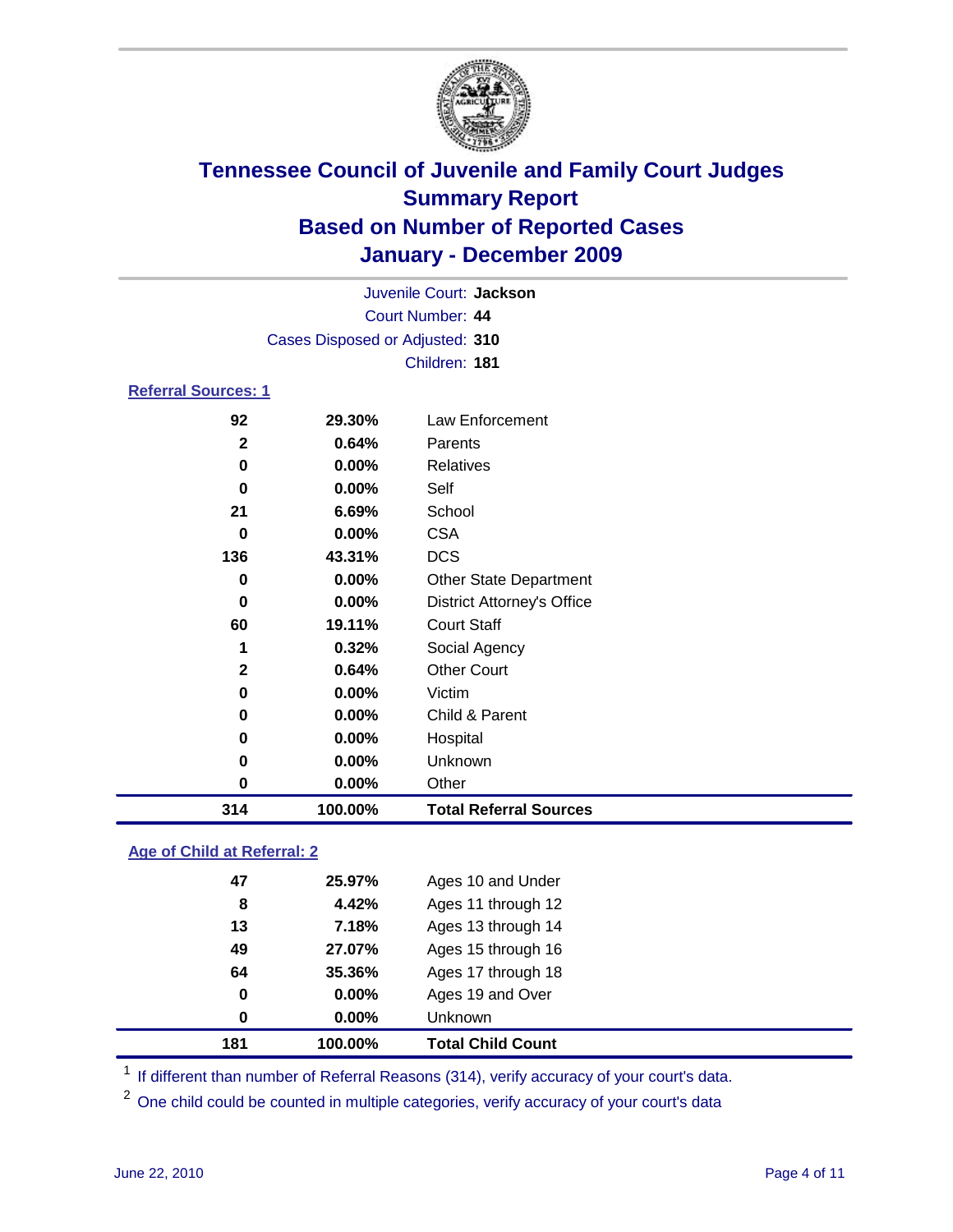

| Juvenile Court: Jackson                 |                                 |                          |  |  |  |
|-----------------------------------------|---------------------------------|--------------------------|--|--|--|
|                                         | Court Number: 44                |                          |  |  |  |
|                                         | Cases Disposed or Adjusted: 310 |                          |  |  |  |
|                                         |                                 | Children: 181            |  |  |  |
| Sex of Child: 1                         |                                 |                          |  |  |  |
| 127                                     | 70.17%                          | Male                     |  |  |  |
| 54                                      | 29.83%                          | Female                   |  |  |  |
| 0                                       | 0.00%                           | Unknown                  |  |  |  |
| 181                                     | 100.00%                         | <b>Total Child Count</b> |  |  |  |
| Race of Child: 1                        |                                 |                          |  |  |  |
| 180                                     | 99.45%                          | White                    |  |  |  |
| 1                                       | 0.55%                           | African American         |  |  |  |
| 0                                       | 0.00%                           | Native American          |  |  |  |
| $\mathbf 0$                             | 0.00%                           | Asian                    |  |  |  |
| 0                                       | 0.00%                           | Mixed                    |  |  |  |
| $\mathbf 0$                             | 0.00%                           | Unknown                  |  |  |  |
| 181                                     | 100.00%                         | <b>Total Child Count</b> |  |  |  |
| <b>Hispanic Origin: 1</b>               |                                 |                          |  |  |  |
| $\overline{7}$                          | 3.87%                           | Yes                      |  |  |  |
| 174                                     | 96.13%                          | <b>No</b>                |  |  |  |
| $\mathbf 0$                             | 0.00%                           | Unknown                  |  |  |  |
| 181                                     | 100.00%                         | <b>Total Child Count</b> |  |  |  |
| <b>School Enrollment of Children: 1</b> |                                 |                          |  |  |  |
| 153                                     | 84.53%                          | Yes                      |  |  |  |
| 28                                      | 15.47%                          | No                       |  |  |  |
| $\mathbf 0$                             | 0.00%                           | Unknown                  |  |  |  |
| 181                                     | 100.00%                         | <b>Total Child Count</b> |  |  |  |

One child could be counted in multiple categories, verify accuracy of your court's data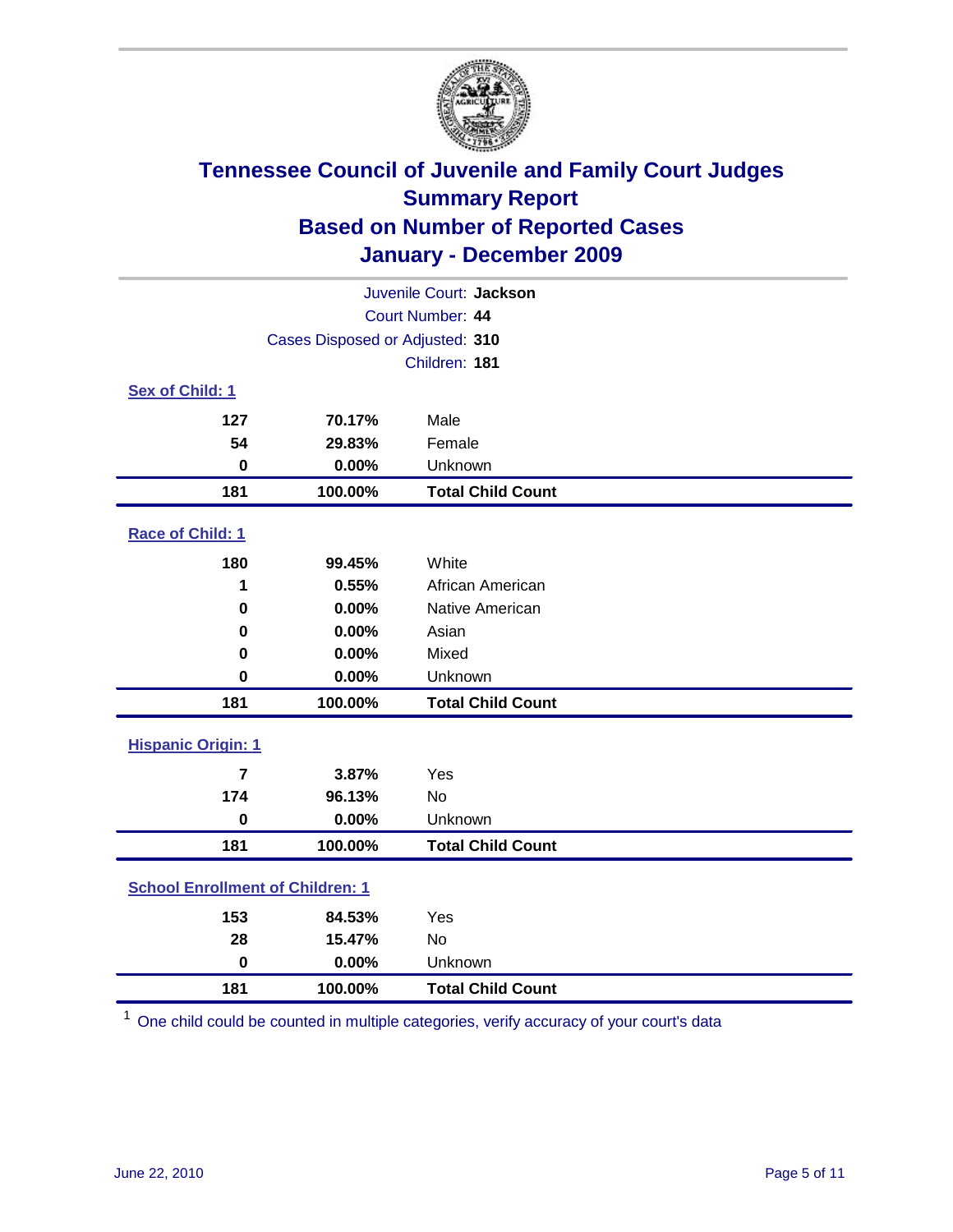

Court Number: **44** Juvenile Court: **Jackson** Cases Disposed or Adjusted: **310** Children: **181**

### **Living Arrangement of Child at Time of Referral: 1**

| 181 | 100.00%  | <b>Total Child Count</b>     |
|-----|----------|------------------------------|
| 0   | $0.00\%$ | Other                        |
| 1   | 0.55%    | Unknown                      |
| 4   | 2.21%    | Independent                  |
| 0   | $0.00\%$ | In an Institution            |
| 0   | $0.00\%$ | In a Residential Center      |
| 3   | 1.66%    | In a Group Home              |
| 25  | 13.81%   | With Foster Family           |
| 4   | 2.21%    | With Adoptive Parents        |
| 21  | 11.60%   | <b>With Relatives</b>        |
| 14  | 7.73%    | With Father                  |
| 38  | 20.99%   | With Mother                  |
| 12  | 6.63%    | With Mother and Stepfather   |
| 3   | 1.66%    | With Father and Stepmother   |
| 56  | 30.94%   | With Both Biological Parents |

### **Type of Detention: 2**

| 310 | 100.00%  | <b>Total Detention Count</b> |  |
|-----|----------|------------------------------|--|
| 0   | $0.00\%$ | Other                        |  |
| 308 | 99.35%   | Does Not Apply               |  |
| 0   | $0.00\%$ | <b>Unknown</b>               |  |
| 0   | 0.00%    | <b>Psychiatric Hospital</b>  |  |
| 0   | 0.00%    | Jail - No Separation         |  |
| 0   | $0.00\%$ | Jail - Partial Separation    |  |
| 0   | $0.00\%$ | Jail - Complete Separation   |  |
| 2   | 0.65%    | Juvenile Detention Facility  |  |
| 0   | $0.00\%$ | Non-Secure Placement         |  |
|     |          |                              |  |

<sup>1</sup> One child could be counted in multiple categories, verify accuracy of your court's data

<sup>2</sup> If different than number of Cases (310) verify accuracy of your court's data.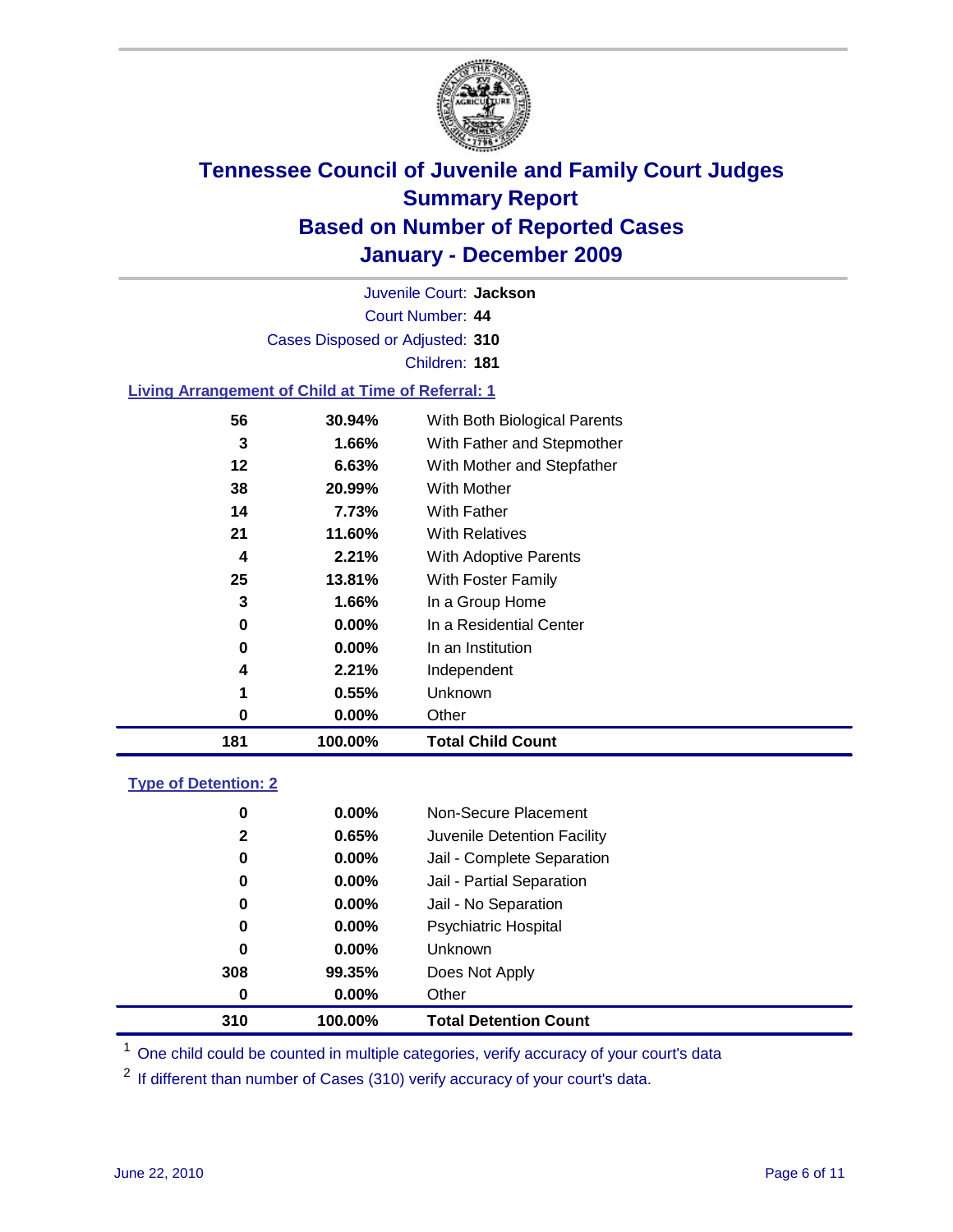

|                                                    | Juvenile Court: Jackson         |                                      |  |  |  |
|----------------------------------------------------|---------------------------------|--------------------------------------|--|--|--|
|                                                    | Court Number: 44                |                                      |  |  |  |
|                                                    | Cases Disposed or Adjusted: 310 |                                      |  |  |  |
|                                                    |                                 | Children: 181                        |  |  |  |
| <b>Placement After Secure Detention Hearing: 1</b> |                                 |                                      |  |  |  |
| $\mathbf 0$                                        | 0.00%                           | Returned to Prior Living Arrangement |  |  |  |
| $\mathbf{2}$                                       | 0.65%                           | Juvenile Detention Facility          |  |  |  |
| $\bf{0}$                                           | 0.00%                           | Jail                                 |  |  |  |
| $\bf{0}$                                           | 0.00%                           | Shelter / Group Home                 |  |  |  |
| 0                                                  | 0.00%                           | <b>Foster Family Home</b>            |  |  |  |
| 0                                                  | 0.00%                           | Psychiatric Hospital                 |  |  |  |
| U                                                  | 0.00%                           | Unknown                              |  |  |  |
| 308                                                | 99.35%                          | Does Not Apply                       |  |  |  |
| $\mathbf 0$                                        | 0.00%                           | Other                                |  |  |  |
| 310                                                | 100.00%                         | <b>Total Placement Count</b>         |  |  |  |
| <b>Intake Actions: 2</b>                           |                                 |                                      |  |  |  |
|                                                    |                                 |                                      |  |  |  |
| 80                                                 | 25.48%                          | <b>Petition Filed</b>                |  |  |  |
| 4                                                  | 1.27%                           | <b>Motion Filed</b>                  |  |  |  |
| 74                                                 | 23.57%                          | <b>Citation Processed</b>            |  |  |  |
| 0                                                  | 0.00%                           | Notification of Paternity Processed  |  |  |  |
| 147                                                | 46.82%                          | Scheduling of Judicial Review        |  |  |  |
| 9                                                  | 2.87%                           | Scheduling of Administrative Review  |  |  |  |
| 0                                                  | 0.00%                           | Scheduling of Foster Care Review     |  |  |  |
| $\bf{0}$                                           | 0.00%                           | <b>Unknown</b>                       |  |  |  |
| 0                                                  | 0.00%                           | Does Not Apply                       |  |  |  |
| 0                                                  | 0.00%                           | Other                                |  |  |  |
| 314                                                | 100.00%                         | <b>Total Intake Count</b>            |  |  |  |

<sup>1</sup> If different than number of Cases (310) verify accuracy of your court's data.

<sup>2</sup> If different than number of Referral Reasons (314), verify accuracy of your court's data.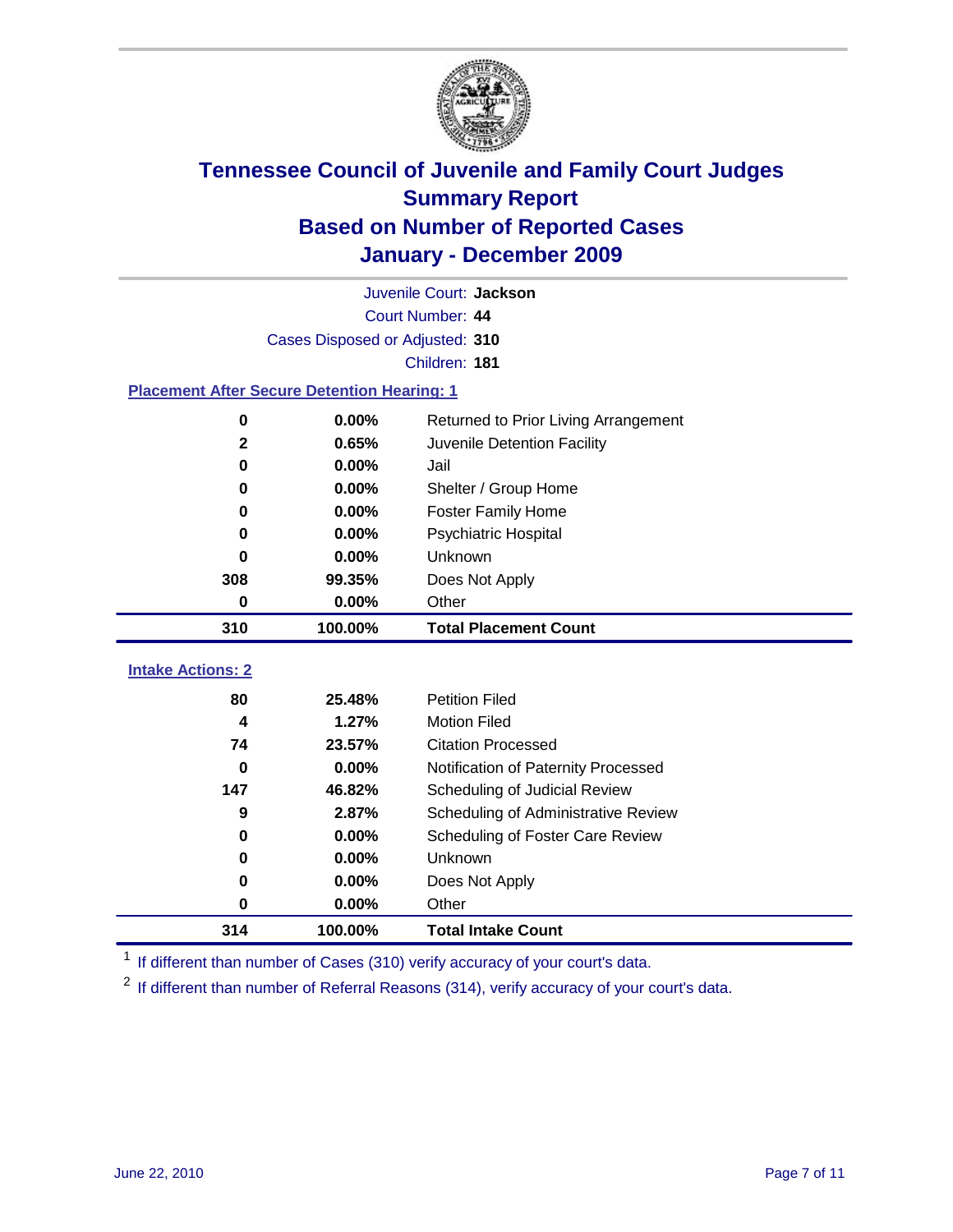

Court Number: **44** Juvenile Court: **Jackson** Cases Disposed or Adjusted: **310** Children: **181**

### **Last Grade Completed by Child: 1**

| 18                                      | 9.94%   | Too Young for School         |  |
|-----------------------------------------|---------|------------------------------|--|
| 7                                       | 3.87%   | Preschool                    |  |
| 8                                       | 4.42%   | Kindergarten                 |  |
| 1                                       | 0.55%   | 1st Grade                    |  |
| $\mathbf 2$                             | 1.10%   | 2nd Grade                    |  |
| 7                                       | 3.87%   | 3rd Grade                    |  |
| 4                                       | 2.21%   | 4th Grade                    |  |
| 3                                       | 1.66%   | 5th Grade                    |  |
| 7                                       | 3.87%   | 6th Grade                    |  |
| 4                                       | 2.21%   | 7th Grade                    |  |
| 16                                      | 8.84%   | 8th Grade                    |  |
| 22                                      | 12.15%  | 9th Grade                    |  |
| 31                                      | 17.13%  | 10th Grade                   |  |
| 39                                      | 21.55%  | 11th Grade                   |  |
| $\mathbf{2}$                            | 1.10%   | 12th Grade                   |  |
| $\bf{0}$                                | 0.00%   | Non-Graded Special Ed        |  |
| $\mathbf{2}$                            | 1.10%   | <b>GED</b>                   |  |
| 8                                       | 4.42%   | Graduated                    |  |
| 0                                       | 0.00%   | <b>Never Attended School</b> |  |
| 0                                       | 0.00%   | Unknown                      |  |
| 0                                       | 0.00%   | Other                        |  |
| 181                                     | 100.00% | <b>Total Child Count</b>     |  |
| <b>Enrolled in Special Education: 1</b> |         |                              |  |
|                                         |         |                              |  |

| <b>Total Child Count</b> |                                         |
|--------------------------|-----------------------------------------|
| Unknown                  |                                         |
| No                       |                                         |
| Yes                      |                                         |
|                          | 10.50%<br>80.11%<br>$9.39\%$<br>100.00% |

One child could be counted in multiple categories, verify accuracy of your court's data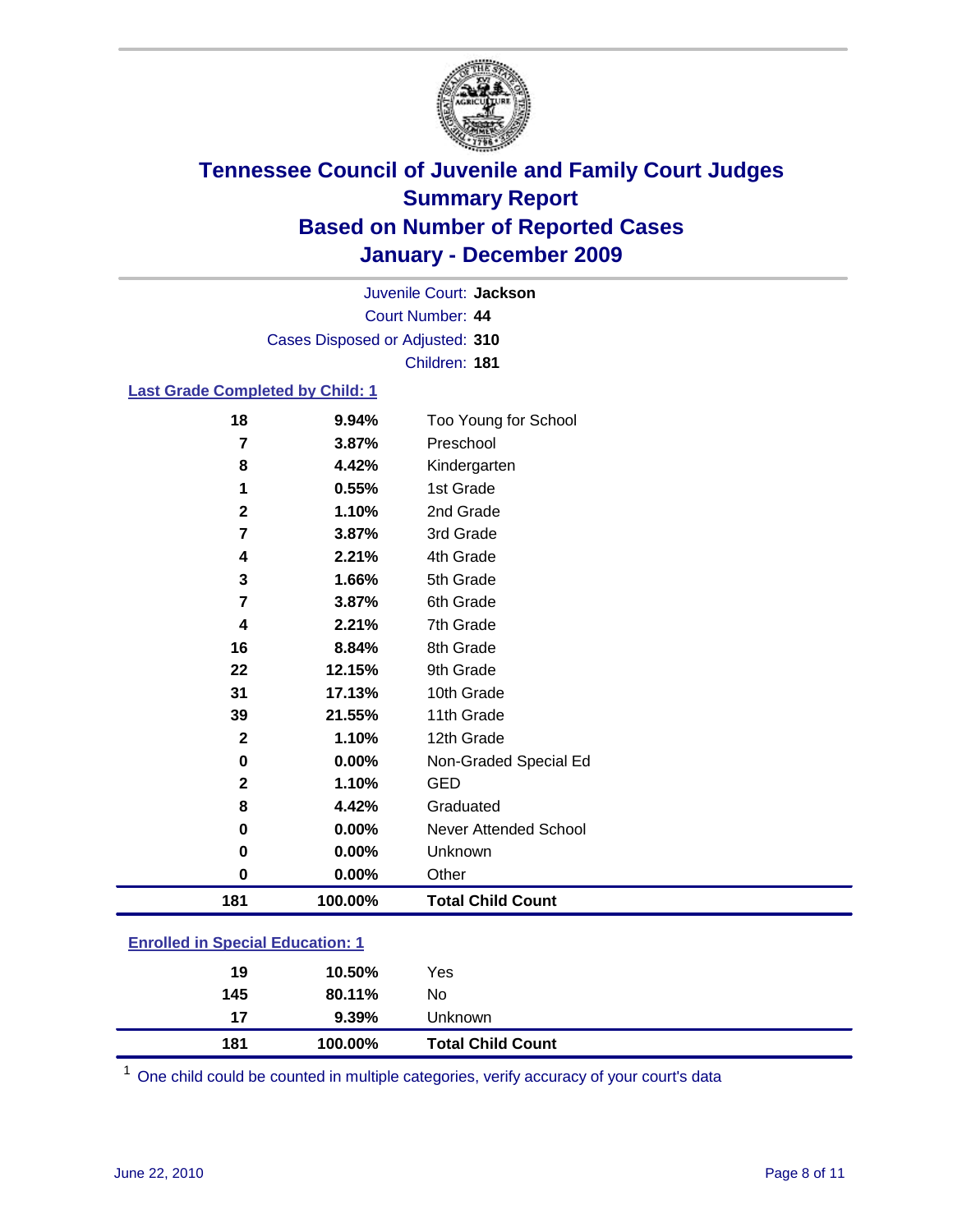

| Juvenile Court: Jackson      |                                 |                           |  |  |  |
|------------------------------|---------------------------------|---------------------------|--|--|--|
|                              | Court Number: 44                |                           |  |  |  |
|                              | Cases Disposed or Adjusted: 310 |                           |  |  |  |
|                              | Children: 181                   |                           |  |  |  |
| <b>Action Executed By: 1</b> |                                 |                           |  |  |  |
| 314                          | 100.00%                         | Judge                     |  |  |  |
| 0                            | $0.00\%$                        | Referee                   |  |  |  |
| 0                            | $0.00\%$                        | <b>YSO</b>                |  |  |  |
| 0                            | $0.00\%$                        | Other                     |  |  |  |
| 0                            | $0.00\%$                        | Unknown                   |  |  |  |
| 314                          | 100.00%                         | <b>Total Action Count</b> |  |  |  |

### **Formal / Informal Actions: 1**

| 64  | 20.38%   | Dismissed                                        |
|-----|----------|--------------------------------------------------|
| 5   | 1.59%    | Retired / Nolle Prosequi                         |
| 17  | 5.41%    | <b>Complaint Substantiated Delinquent</b>        |
| 13  | 4.14%    | <b>Complaint Substantiated Status Offender</b>   |
| 23  | 7.32%    | <b>Complaint Substantiated Dependent/Neglect</b> |
| 4   | 1.27%    | <b>Complaint Substantiated Abused</b>            |
| 0   | $0.00\%$ | <b>Complaint Substantiated Mentally III</b>      |
| 0   | $0.00\%$ | Informal Adjustment                              |
| 27  | 8.60%    | <b>Pretrial Diversion</b>                        |
| 3   | 0.96%    | <b>Transfer to Adult Court Hearing</b>           |
| 0   | $0.00\%$ | Charges Cleared by Transfer to Adult Court       |
| 0   | $0.00\%$ | Special Proceeding                               |
| 55  | 17.52%   | <b>Review Concluded</b>                          |
| 103 | 32.80%   | Case Held Open                                   |
| 0   | $0.00\%$ | Other                                            |
| 0   | $0.00\%$ | <b>Unknown</b>                                   |
| 314 | 100.00%  | <b>Total Action Count</b>                        |

<sup>1</sup> If different than number of Referral Reasons (314), verify accuracy of your court's data.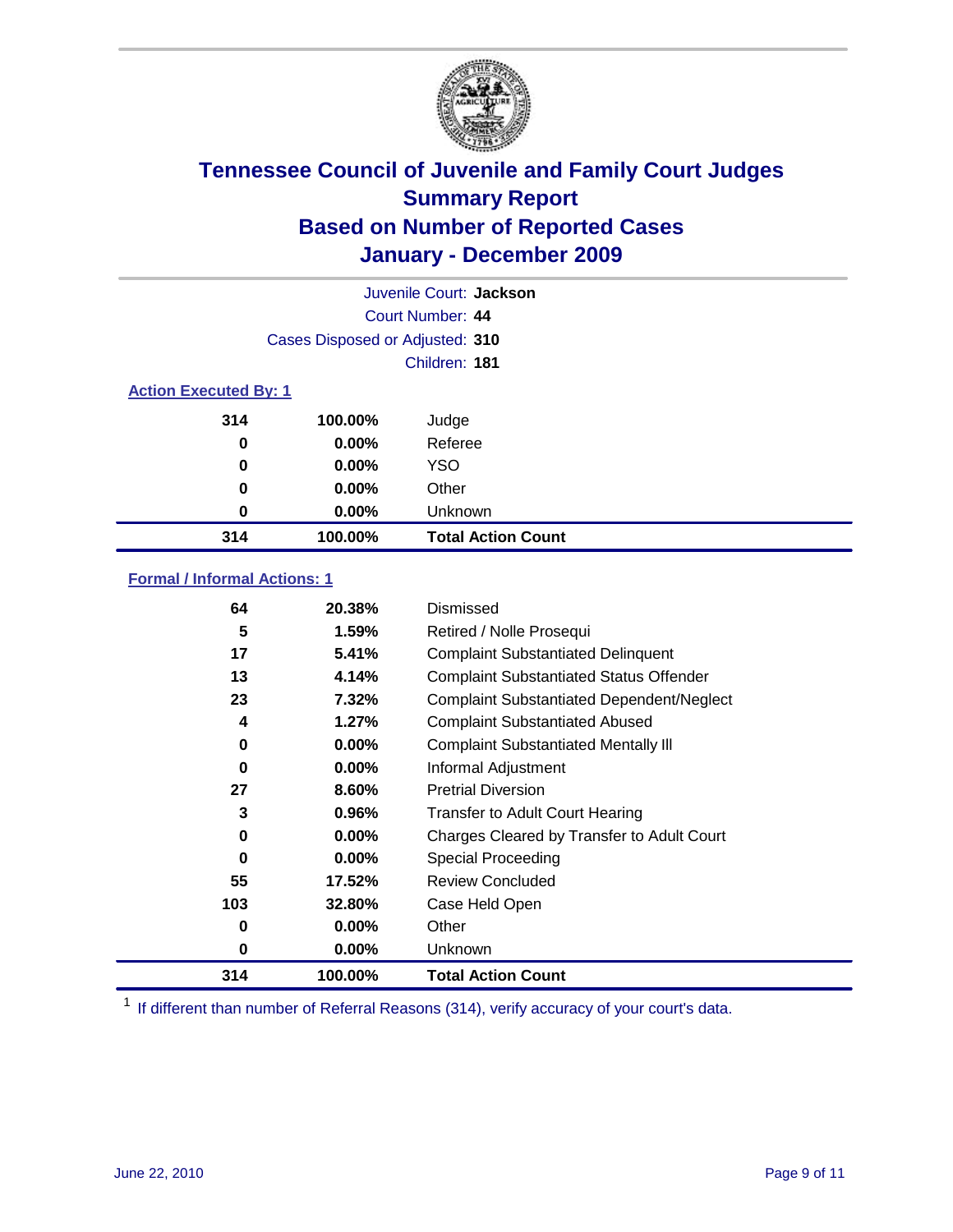

|                       |                                 | Juvenile Court: Jackson                               |
|-----------------------|---------------------------------|-------------------------------------------------------|
|                       |                                 | Court Number: 44                                      |
|                       | Cases Disposed or Adjusted: 310 |                                                       |
|                       |                                 | Children: 181                                         |
| <b>Case Outcomes:</b> |                                 | There can be multiple outcomes for one child or case. |
| 95                    | 21.69%                          | <b>Case Dismissed</b>                                 |
| 5                     | 1.14%                           | Case Retired or Nolle Prosequi                        |
| 6                     | 1.37%                           | Warned / Counseled                                    |
| 93                    | 21.23%                          | Held Open For Review                                  |
| 1                     | 0.23%                           | Supervision / Probation to Juvenile Court             |
| 0                     | 0.00%                           | <b>Probation to Parents</b>                           |
| 0                     | 0.00%                           | Referral to Another Entity for Supervision / Service  |
| 5                     | 1.14%                           | Referred for Mental Health Counseling                 |
| 4                     | 0.91%                           | Referred for Alcohol and Drug Counseling              |
| 0                     | 0.00%                           | Referred to Alternative School                        |
| 0                     | 0.00%                           | Referred to Private Child Agency                      |
| 18                    | 4.11%                           | Referred to Defensive Driving School                  |
| 0                     | 0.00%                           | Referred to Alcohol Safety School                     |
| 13                    | 2.97%                           | Referred to Juvenile Court Education-Based Program    |
| 0                     | 0.00%                           | Driver's License Held Informally                      |
| 0                     | 0.00%                           | <b>Voluntary Placement with DMHMR</b>                 |
| 0                     | 0.00%                           | Private Mental Health Placement                       |
| 0                     | 0.00%                           | <b>Private MR Placement</b>                           |
| 1                     | 0.23%                           | Placement with City/County Agency/Facility            |
| 1                     | 0.23%                           | Placement with Relative / Other Individual            |
| 25                    | 5.71%                           | Fine                                                  |
| 6                     | 1.37%                           | <b>Public Service</b>                                 |
| 1                     | 0.23%                           | Restitution                                           |
| 0                     | 0.00%                           | <b>Runaway Returned</b>                               |
| 4                     | 0.91%                           | No Contact Order                                      |
| $\bf{0}$              | 0.00%                           | Injunction Other than No Contact Order                |
| 2                     | 0.46%                           | <b>House Arrest</b>                                   |
| 0                     | $0.00\%$                        | <b>Court Defined Curfew</b>                           |
| 0                     | $0.00\%$                        | Dismissed from Informal Adjustment                    |
| 17                    | 3.88%                           | <b>Dismissed from Pretrial Diversion</b>              |
| 9                     | 2.05%                           | Released from Probation                               |
| 1                     | 0.23%                           | <b>Transferred to Adult Court</b>                     |
| 0                     | $0.00\%$                        | <b>DMHMR Involuntary Commitment</b>                   |